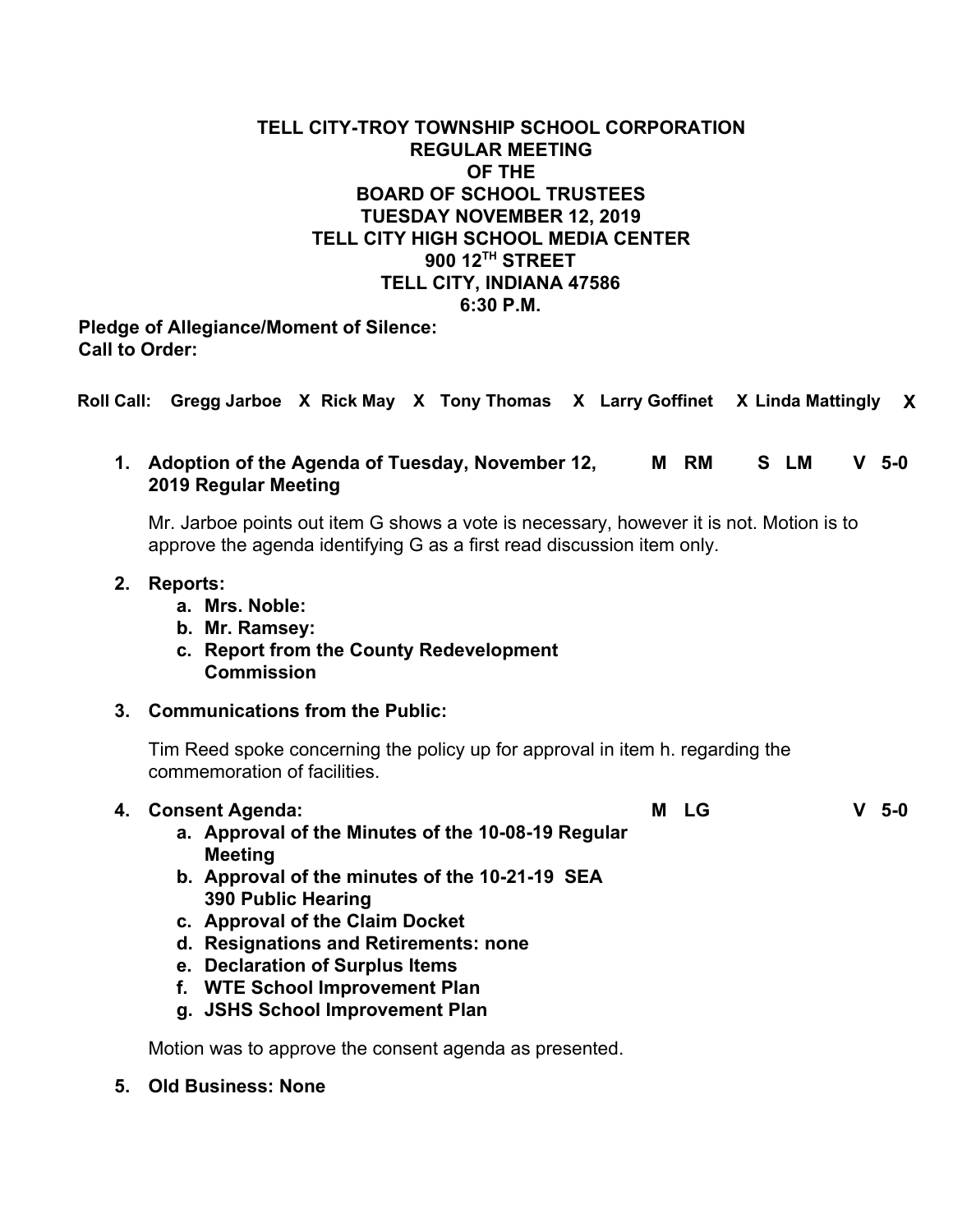#### **6. New Business:**

# **a. Silvesternacht Building Use Request M RM V 5-0**

Eric Kehl and the Quality of Life Committee spoke requesting the use of facilities within the Tell City Junior-Senior High School building. Since New Year's Eve weather can be unpredictable, the Committee believes there is a need to provide some indoor activities from 8:00 p.m. to 11:30 p.m. The required insurance liability waiver is included, and the superintendent recommended approval of the use and waiving the building use fees for the event. Motion is to approve the use of the facilities and waive building use fees for the community event.

| b. William Tell Elementary School | M LM | $V$ 5-0 |
|-----------------------------------|------|---------|
|-----------------------------------|------|---------|

- 1. Termination of Program Assistant
- 2. Cafeteria Manager
- 3. Cook
- 4. Program Assistant

1. Kenzie Alvarez

- 2. Michelle Bolin
- 3. Patricia Stallman
- 4. James Phillips
- Ms. Alvarez has failed to return to work since October 22, and has not been calling in. This violation of procedure and failure to report are the grounds for the recommendation of termination. All background checks were provided at the time of the meeting. The motion is to approve the recommendations for termination and hire as a group and as presented.

| c. Tell City Jr-Sr High School       | M LG              | $V5-0$ |
|--------------------------------------|-------------------|--------|
| 1. National Honor Society Co-Sponsor | 1. Lisa Noble     |        |
| 2. Assistant Secretary               | 2. Melissa Arnold |        |

2. Assistant Secretary

Missy Arnold served in this role for a brief time before needing to resign due to external circumstances. As things are different now, she feels the position would again be a good fit. Background checks were presented and the motion was made to approve both recommendations.

### **d. Athletics**

No recommendations.

### **e. Athletic Coaching Stipend Recommendations M RM V 5-0**

It has been 8 years (2012) since the athletic coaching stipends have been addressed, though we have reviewed them periodically to ensure we are competitive in our salaries. Included are the proposed Coaching stipend increases. While these are not bargainable, the amounts have been shared with the CTA. The motion was to approve the coaching stipends as presented.

# **f. 2019-2020 Teacher Contract Ratification M RM V 5-0**

All required notices and public hearing requirements have been met, and the CTA has ratified this proposal. I recommend the ratification of the proposed 2019-2020 CBA as presented.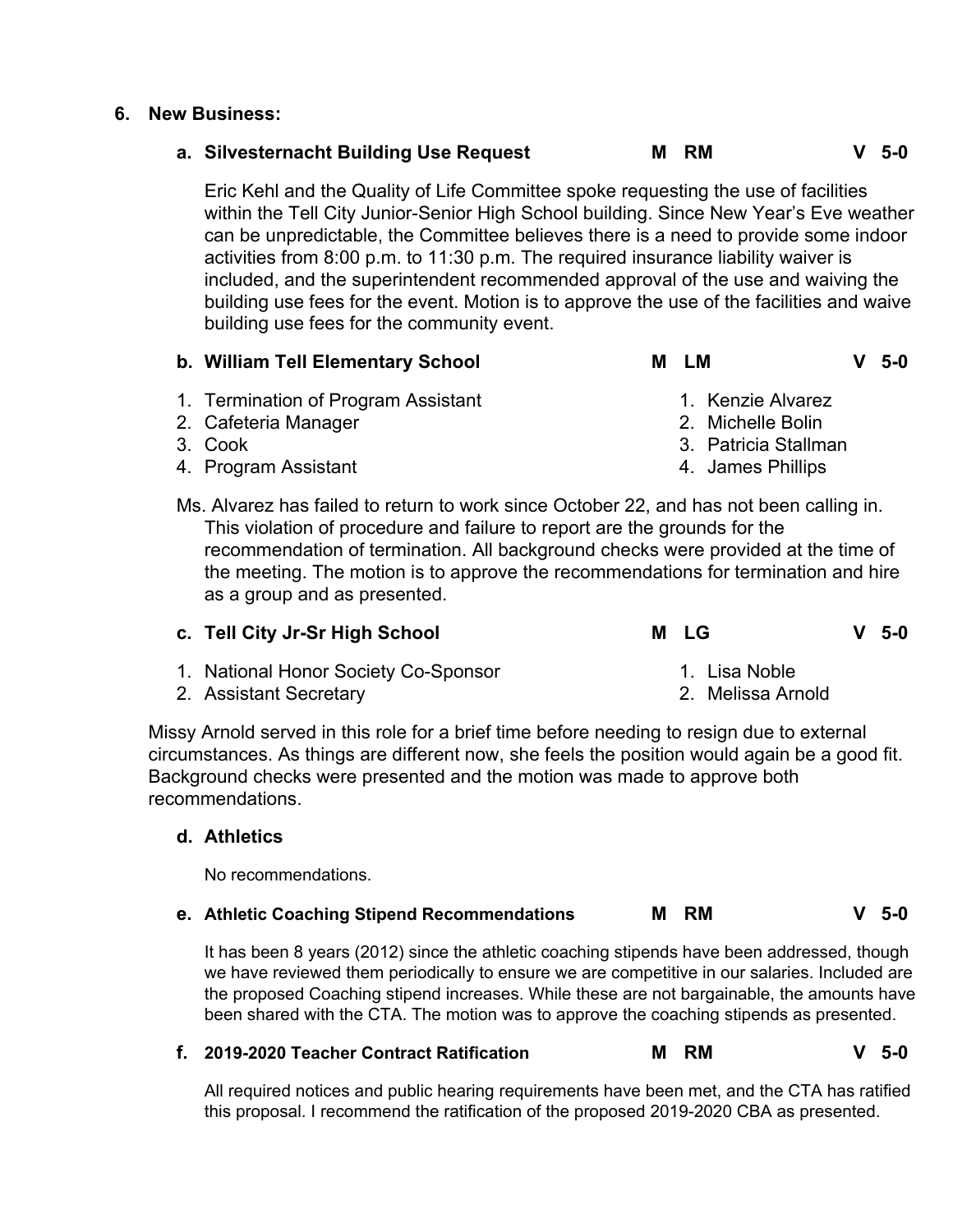Including the TRF money (provided by the state), the increases in ECA, Athletics, and Dual Credit stipends, and with the sick day buy back the AVERAGE Teacher increase is 8.23%. Motion was to ratify the contract as presented.

### **g. 2020 Proposed Support Staff Handbook No Action**

This is the first read for the support staff handbook. It includes pay increases, updates and clarifications to various policies and practices, and employes new FLSA rules to designate some staff members as salary as opposed to hourly (changing from 3 classifications of employee to 2- hourly and salaried). As first read this is for comment only, and will be presented for ratification in December and will start 01/01/2020. The average of the increases is approximately 4.6%, however there is variation throughout the handbook based on need in the positions and responsibility in the job.

## **h. NEOLA Board Policy Update: Second Read M V**

These are the policies as provided for first read after the last meeting. In your packets were corrected/updated versions of those policies.

Changes requested by Mr. Jarboe prior to the meeting were included, which amount to points of clarification on responsibilities and consistency within the policies. Commemoration of facilities was discussed as being unclear on the direction of the board. Mr. Thomas asks if an area will be dedicated, or will it only be the bronze bust as discussed. It is agreed that location is to be discussed with the recommending group, and pending the approval of the board and administration. Administrative guidelines could be used to create a checklist to ensure all parameters are being met and guide the process. This guideline should include a standard for the bronze busts. The board having decided to require a bronze bust encourages the change of the word "recommends" a bronze bust to "requires".

Based on public comments, the motion was made to approve all recommended policies EXCLUDING the commemoration of facilities, to allow for further discussion based on the input from the public at the 11-12-19 meeting.

# **7. Such Other Business as May Come Before the Board**

- a. Christmas Party November 16, 2019
- b. Snow Day 1: Due to the school closure on 11-12-19 school will be in session on 11-27-19.

### **8. Adjournment:**

**a.**

In accordance with the Americans with Disabilities Act, if anyone wishes to attend, hear or present evidence at the public meeting on the above referenced matter(s), and is in need of reasonable accommodation, please contact the Office of the Superintendent of the Tell City-Troy Township School Corporation, so that accommodations can be made. The Superintendent may be contacted by mailing to Tell City-Troy Township School Corporation, 837 17<sup>th</sup>., Tell City, IN 47586, or by telephoning (812) 547-3300.

This meeting is a meeting of the School Board in public for the purpose of conducting the business of the Tell City-Troy Township School Corporation and is not to be considered a public community meeting. There will be time for public participation as indicated by agenda item "Communications from the Public."

# **These minutes have been approved by the Tell City-Troy Township School Board of Trustees.**

**\_\_\_\_\_\_\_\_\_\_\_\_\_\_\_\_\_\_\_\_\_\_\_\_\_\_\_\_\_\_\_\_\_\_\_\_\_\_\_\_\_\_\_\_\_\_\_\_\_\_\_\_ \_\_\_\_\_\_\_\_\_\_\_\_\_\_\_\_\_\_\_\_\_\_\_\_**

**M V**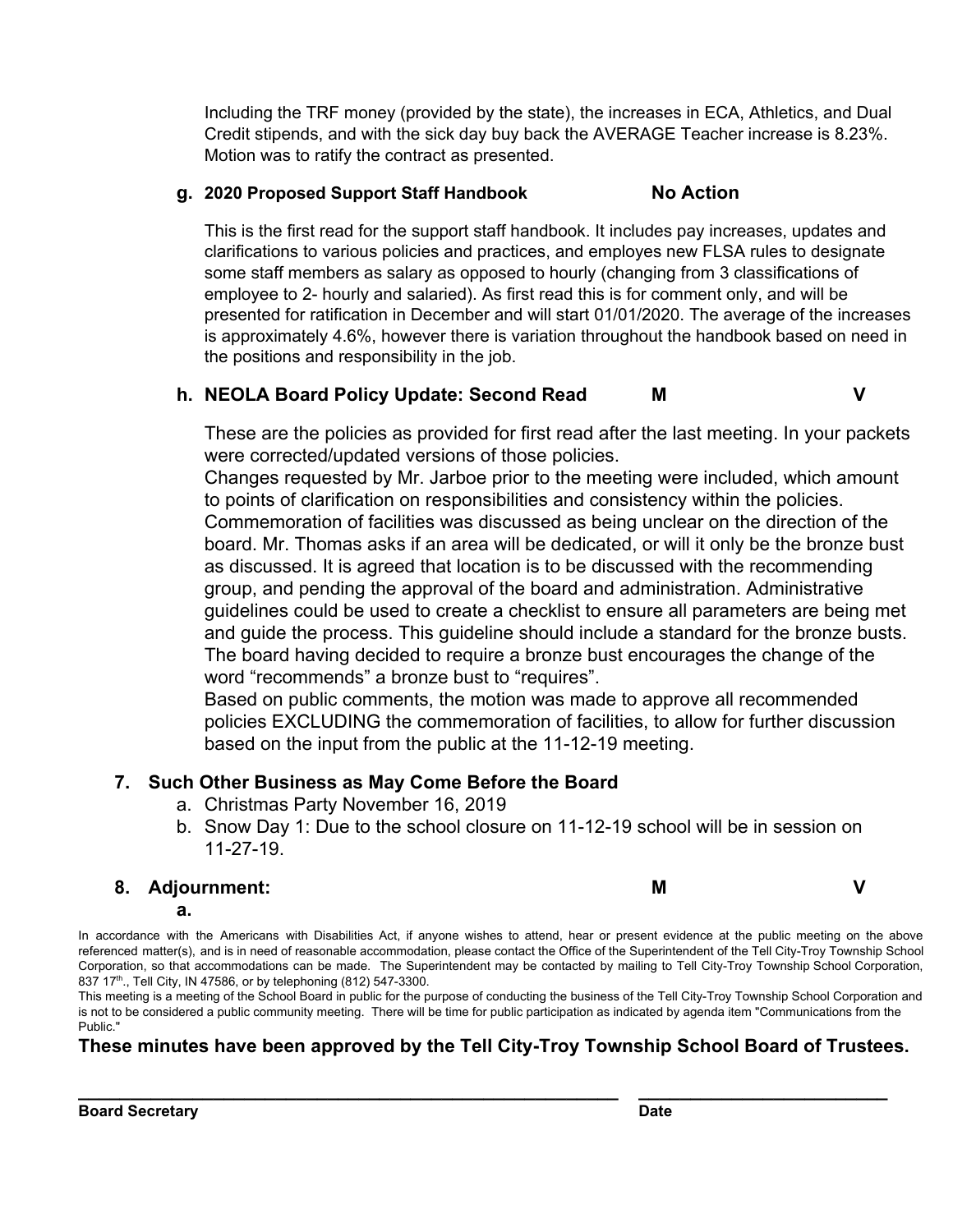## **CONSENT AGENDA INFORMATION:**

**e.** Samsung CB HY3A91DD313249H Viewsonic ProjectorTC Tag 5903 Kyocera 1300 Printer TC Tag 5299 Tangent ComputerC107221111 Tangent ComputerC107221118 Tangent ComputerC107221149 Tangent ComputerC107221113 Tangent ComputerC107221142 Tangent ComputerC107221116 Tangent ComputerC107221146 Tangent ComputerC107221120 Tangent ComputerC107221135 Tangent ComputerC107221114 Tangent ComputerC107221105 Tangent ComputerC107221155 Tangent ComputerC107221121 Tangent ComputerC107221107 Tangent ComputerC107221110 Tangent ComputerC107221125 Tangent ComputerC107221139 Tangent ComputerC107221160 Tangent ComputerC107221159 Tangent ComputerC107221134 Tangent ComputerC107221152 Tangent ComputerC107221131 Tangent ComputerC107221143 Tangent ComputerC107221115 Tangent ComputerC107221124 Tangent ComputerC107221128 Tangent ComputerC107221130 Tangent ComputerC107221158 Tangent ComputerC107221102 Samsung CB HY391AD701862L Samsung CB HY3A91KD734777 Samsung CB HY3A91KD737766 Tangent ComputerC107721161 Tangent ComputerC107221117 Tangent ComputerC107221127 Tangent ComputerC107221147 Tangent ComputerC107221138 Tangent ComputerC107221108 Tangent ComputerC13C2460114 Monitor Monitor Monitor Monitor Office Color PrinterKyro 5025 Kyocera 1300 Printer Tag 5384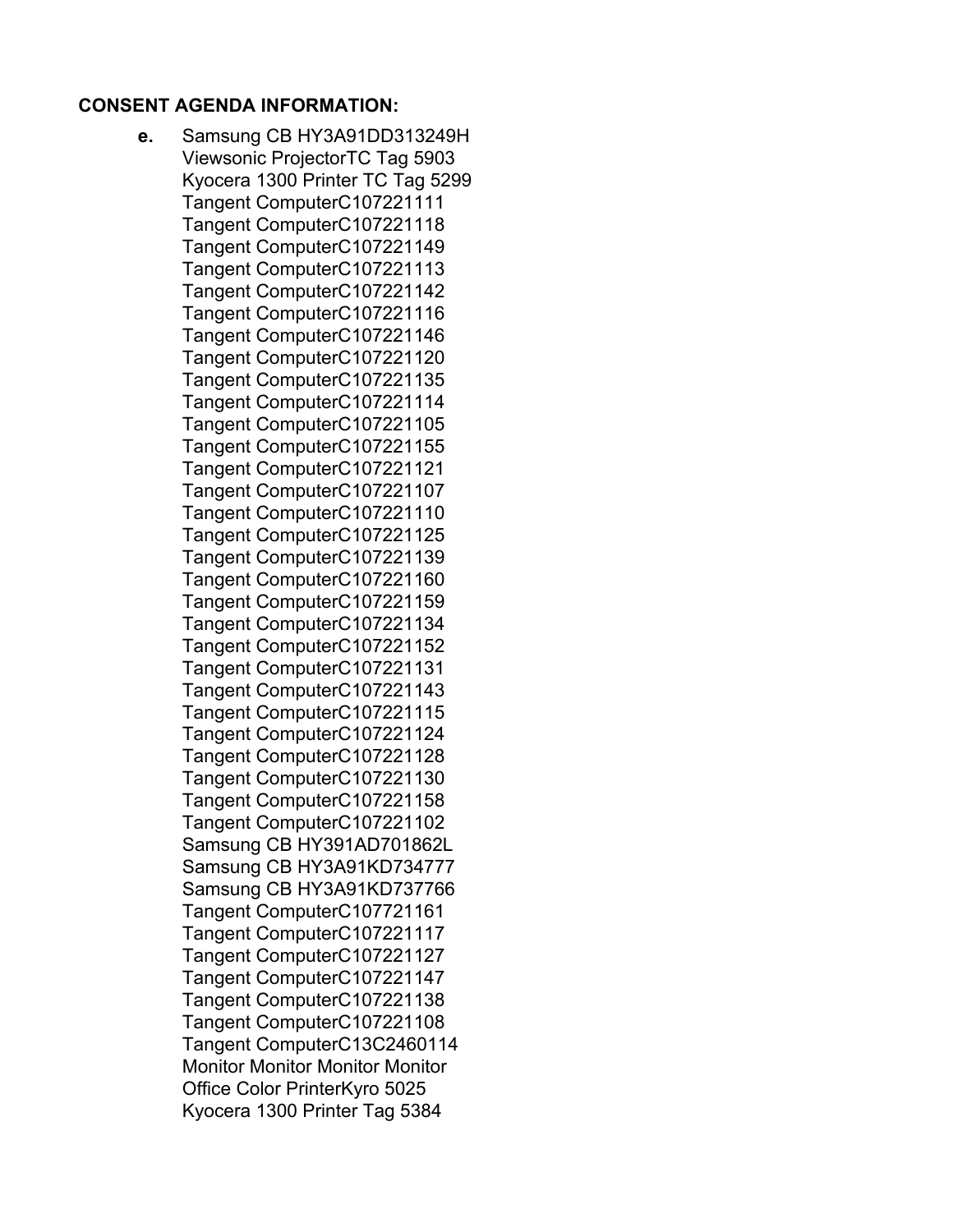Kyocera 1300 Printer Tag 5289 Tangent ComputerC107221112 Tangent ComputerC107221157 Tangent ComputerC107221123 Tangent ComputerC107221103 Tangent ComputerC107221153 Tangent ComputerC107221101 Tangent ComputerC107221145 Tangent ComputerC107221140 Tangent ComputerC107221143 Tangent ComputerC107221148 Monitor Monitor Lenovo N22 ChromeBook LR04V8Q2 Lenovo N21 ChromeBook LR0459YB Lenovo N21 ChromeBook LR0459XB Lenovo N21 ChromeBook LR0451M5 Levovo N22 ChromeBook LR04V8T8 SamSung 303C ChromeBook HY3A91KD735413 Sony SDX-110 Tape Drive 09V39617 Tangent Shuttle Laptop 2W1210QAL50HD1511 Tangent Shuttle Laptop 2W808JHL91WX15171 Tangent Shuttle Laptop 2W1210QAL50HD1512 Tangent Shuttle Laptop 2W1210QAL50HD1513 Tangent Shuttle Laptop 2W6022075WX15141 Tangent Shuttle Laptop 2W909JHL91WX15011 Kensington Keyboard E1125A0055563 HP Docking Station CNU930X0BW Tangent Tycon Tablet KTB500945 HP 6735 Laptop CNU942617X Turning Technologies Polling Response Cards 33 response cards Turning Technologies Polling Response Cards 33 response cards Logictech wireless mouse and keyboard DF2420APH Arcsoft Total Media Extreme AAA033888 Dell Vostro Laptop 8F2J9M1 Epson 710HD projector PVQK2701218 Multi Tech Modem 4408493 StarTech VGA Video Splitter VP73110I00027 Tangent Computer C11C291036 Tangent Computer C11C291013 Tangent Computer C107221131 Tangent Computer C107221101 Tangent Computer C107221137 Tangent Computer C107221122 Tangent Computer C107221132 Tangent Computer C107221104 Tangent Computer C107221119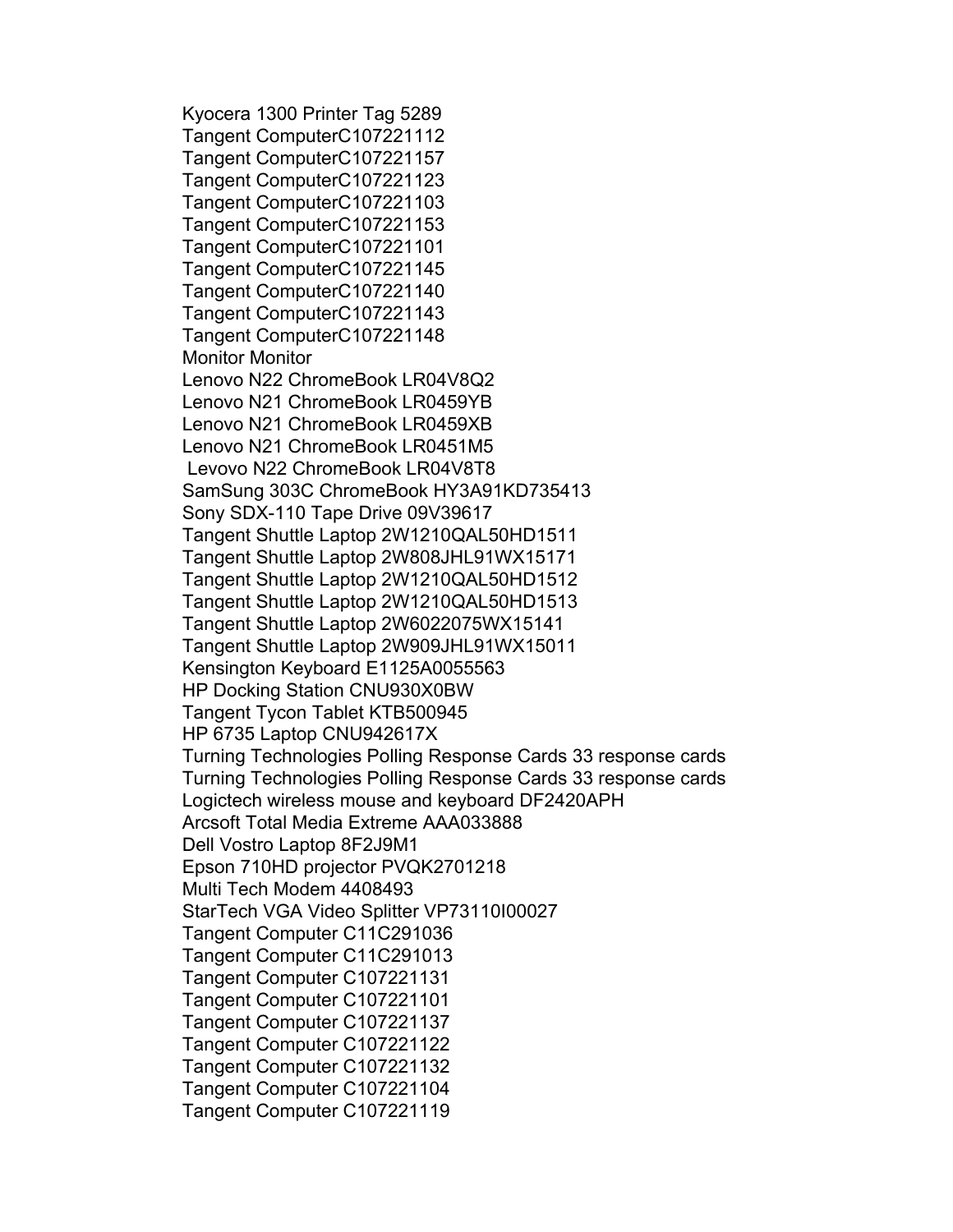Tangent Computer C107221154 Tangent Computer C107221150 Tangent Computer C107221156 Tangent Computer C107221106 Tangent Computer C107221144 Tangent Computer C107221129 Tangnet Computer C151131005 NU 17" monitor L711V07160110221 Old IPad DYTHW99EDXPH Old IPad DLXG28RUNDKNV Old IPad DYTHW85SQDKPH Old IPad DYTHW8WUDKPH Old IPad DYTHW91DKPH InFocus Projector AZMB823A0529 Old IPad DYTJCQRKDKPH Kyocera FS-C5025N APR8104615 Kyocera FS-C5025N APR8104653 Kyocera FS-C5025N APR8104590 Kyocera FS3900DN XPJ7X19631 Kyocera FS3900DN XPJ8423634 SamSung 303C ChromeBook HY3A91KD735612 Kyocera FS3900DN XPJ7X19770 1 DVD/VCR Combo 1 DVD Player 1 VCR 1 5 Disc Changer 1 Subwoofer 1 Video Presentation Stand 1 Mimio Board 2 Graphing Calc Overhead 1 HP Deskjet 460 1 Dell Laptop SN 2XC9VK1 1 Mita Copier Point Source Ai3010 Tangent Computers C13C246023 C13C246019 C13C246015 C13C246007 C13C246002 C13C246026 C13C246003 C13C246021 C13C246001 C13C246006 C13C246017 C13C246025 C13C246028 C13C246022 C13C246005 C13C246027 C13C246029 C13C246020 C13C246013 C13C246012 C13C246008 C13C246011 30 Kensington Keyboards 30 Mice 2 Tangent Computer C107221126 C107221126 1 GBC 4000 Binding Machine

Non working Kitchen Items

Manitowoc Ice, Inc., Cabinet Cooler... Serial No. 970770261 Model No. AV2S